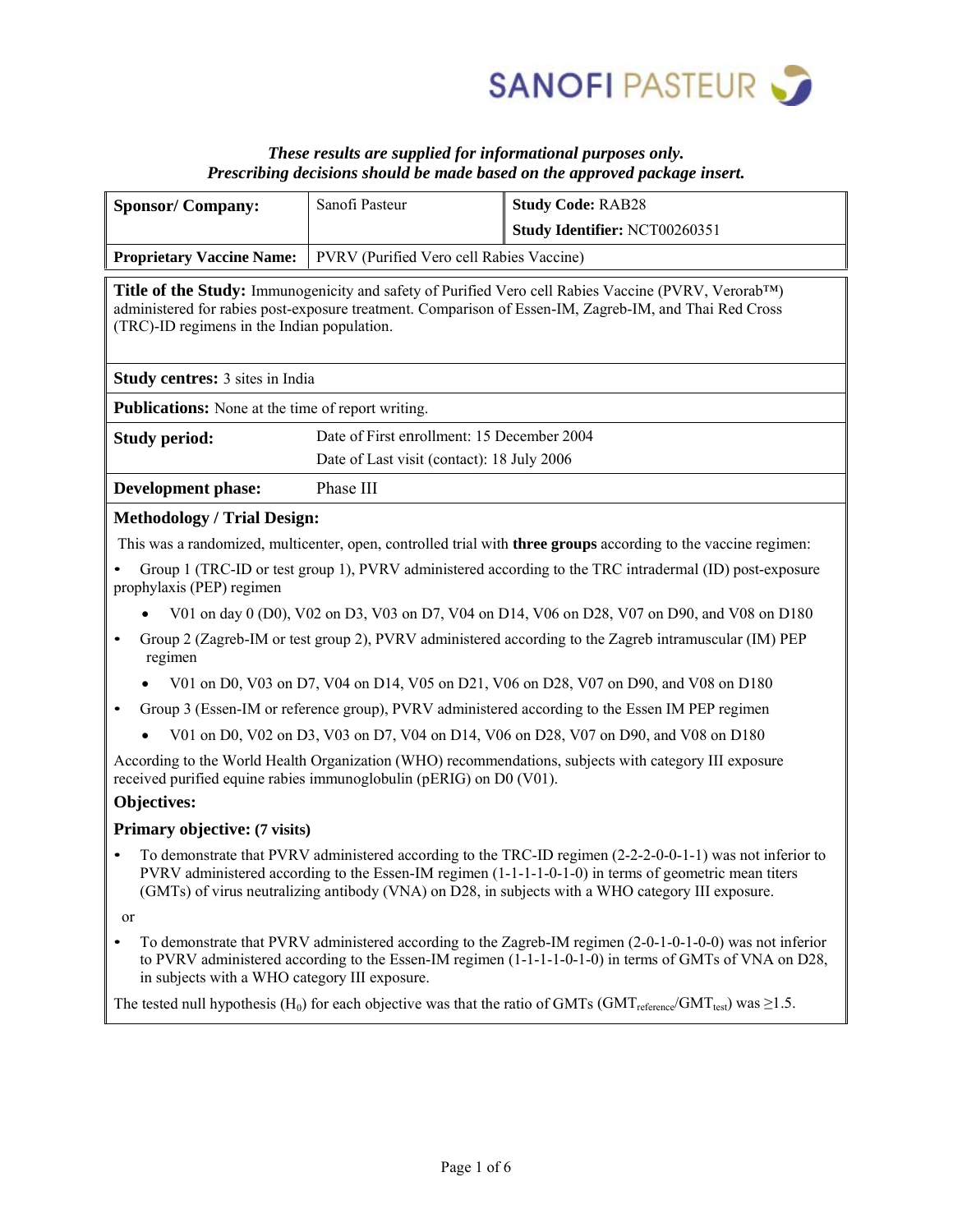## **Secondary objectives:**

Immunogenicity: To describe the immunogenicity profile of each regimen in terms of GMTs on D0, D7, D14, D90, D180 and seroprotection rate (threshold of 0.5 IU/mL) on D0, D7, D14, D28, D90, D180.

Safety: To assess the safety of the vaccine in each group

Secondary objectives involved only descriptive assessments. Therefore, no clinical hypotheses were formulated.

## **Endpoints:**

### *Primary endpoint***:**

• Level of individual VNA on D28 for subjects with a WHO category III exposure. GMTs on D28 were calculated and compared in the three regimen groups.

### *Secondary endpoints***:**

Immunogenicity:

• Level of VNA and seroprotection rate on D0, D7, D14, D28, D90 and D180 (in accordance with the WHO recommendations, the serological correlate of protection is 0.5 IU/mL). GMTs and seroprotection rates and their corresponding 95% confidence intervals (CIs) were calculated.

### Safety:

- Occurrence of any local and systemic immediate reaction (within 30 minutes after each injection);
- Occurrence of any solicited delayed local reaction (the day of injection up to 3 days after);
- Occurrence of any solicited delayed systemic reaction (the day of injection up to 3 days after);
- Occurrence of any unsolicited delayed local and systemic event (the day of injection up to 3 days after);
- Occurrence of any serious adverse event (SAE) any time during the trial.

The numbers and percentages of subjects presenting each one of the criteria listed above and their corresponding 95% CI were calculated. Results were presented after each vaccine injection for each type of reaction/adverse event (AE) according to its severity, duration, and time of onset. AEs were also described by nature (Primary System Organ Class and Preferred Term according to the Medical Dictionary for Regulatory Activities (MedDRA) and relationship to vaccination (for solicited and unsolicited systemic AEs).

#### **Sample size** (Number of Subjects):

|                                  | Group 1 | Group 2 | Group 3        | <b>Total</b> |
|----------------------------------|---------|---------|----------------|--------------|
| <b>N</b> Planned                 | 135     | 135     | 135            | 405          |
| <b>N</b> Included                | 136     | 135     | 134            | 405          |
| N Completed                      | 128     | 128     | 130            | 386          |
| <b>N</b> Discontinued            | 8       |         | $\overline{4}$ | 19           |
| Voluntary withdrawal             |         | 0       |                | 2            |
| Lost to follow-up                | 7       | 7       | 3              | 17           |
| <b>N Full Analysis Set (FAS)</b> | 136     | 135     | 134            | 405          |
| N Per Protocol Analysis (PP) Set | 121     | 122     | 122            | 365          |
| <b>N Safety Analysis Set</b>     | 136     | 135     | 134            | 405          |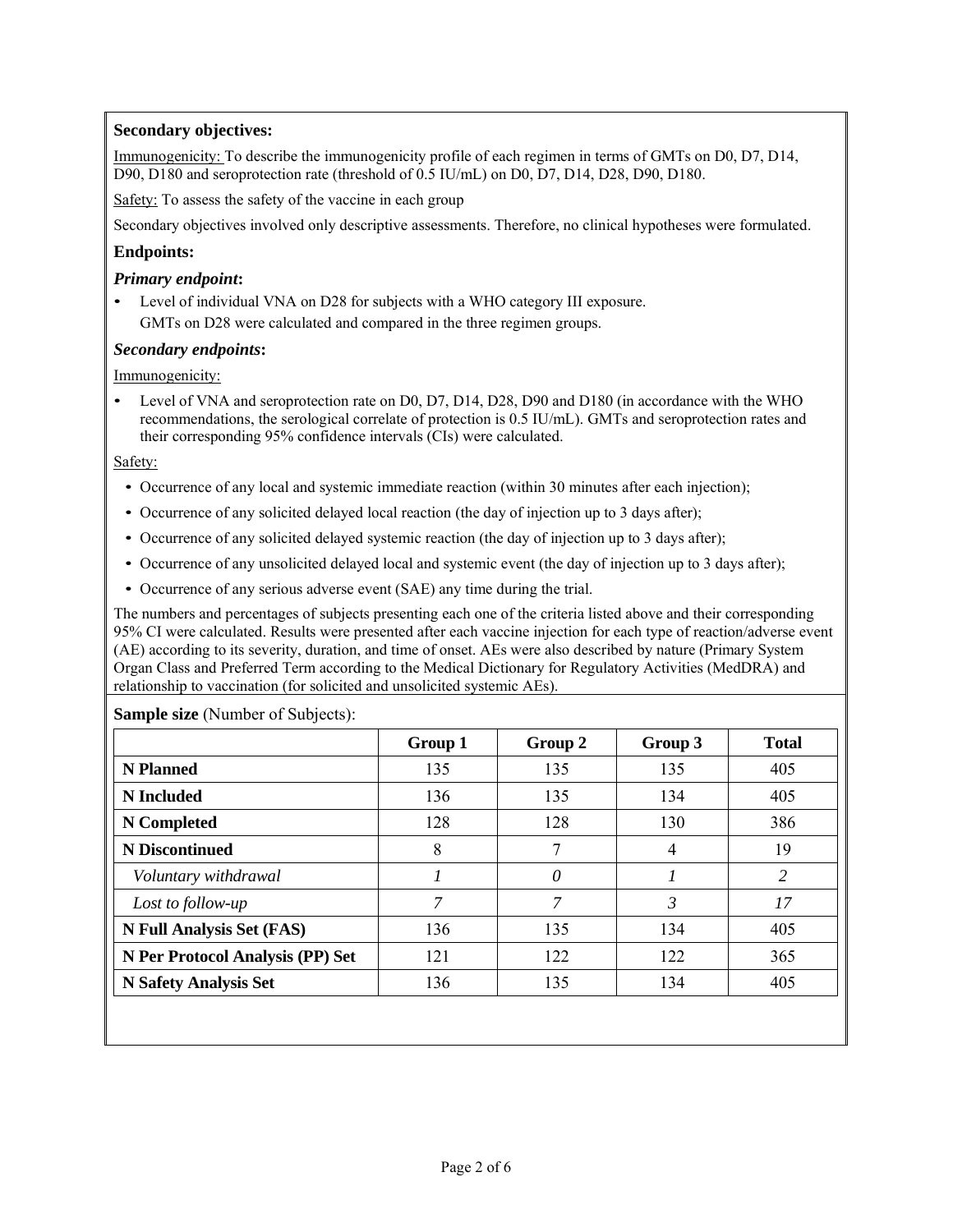### **Schedules of Vaccination and Specimen Collection:**

#### *Vaccination:*

- Group 1, TRC-ID regimen: 2 intradermal (ID) injections on D0, 2 ID injections on D3, 2 ID injections on D7, 1 ID injection on D28, and 1 ID injection on D90 (i.e. 2-2-2-0-0-1-1)
- Group 2, Zagreb-IM regimen: 2 intramuscular (IM) injections on D0, 1 IM injection on D7, and 1 IM injection on D21 (i.e. 2-0-1-0-1-0-0)
- Group 3, Essen-IM regimen: 1 IM injection on D0, 1 IM injection on D3, 1 IM injection on D7, 1 IM injection on D14, and 1 IM injection on D28 (i.e. 1-1-1-1-0-1-0)

#### *Blood collection:*

Six blood samples were drawn from each subject on D0, D7, D14, D28, D90, and D180.

### **Duration of Participation in the Trial:**

The trial lasted 180 days (6 months) for each subject.

### **Product Under Investigation:**

### **Purified Vero cell Rabies Vaccine (PVRV, VerorabTM)**

### **Form/Dose:**

Freeze-dried inactivated purified rabies virus reconstituted with diluent/0.5 mL

### **Route**

- Group 1: ID injection; 0.1 mL per injection ( $\geq$ 0.5 IU/injection)
- Group 2: IM injection; 0.5 mL per injection (≥2.5 IU/injection)
- Group 3: IM injection; 0.5 mL per injection ( $\geq$ 2.5 IU/injection)

### **Batch number:**

X0292-2 (expiry date: 28 February 2006)

**Control Product:** Not applicable

#### **Associated Product:**

Purified equine rabies immune globulin (pERIG, Favirab<sup>TM</sup>)

#### **Form/Dose/Route:**

Solution for injection/vial of 5 mL/ Infiltration around and into the wound and/or single IM injection into the thigh and/or the gluteal region at the total dose of 40 IU/kg body weight

**Batch number:** Y5012-1 (expiry date: 31 December 2005)

#### **Statistical methods**

#### *Primary criteria analyses*

A non-inferiority testing approach was used to compare GMTs on D28 of the TRC-ID and Zagreb-IM regimens against the Essen-IM regimen. The following hypotheses were tested:

(1)  $H_{01}$ : GMT<sub>Essen</sub>/GMT<sub>TRC</sub>  $\geq$ 1.5 versus  $H_{11}$ : GMT<sub>Essen</sub>/GMT<sub>TRC</sub> <1.5

(2)  $H_{02}$ : GMT<sub>Essen</sub>/GMT<sub>Zagreb</sub>  $\geq$ 1.5 versus  $H_{12}$ : GMT<sub>Essen</sub>/GMT<sub>Zagreb</sub> <1.5

with  $GMT<sub>Essen</sub> = GMT$  in the Essen-IM regimen group;

 $GMT<sub>TRC</sub> = GMT$  in the TRC-ID regimen group,

 $GMT<sub>Zagreb</sub> = GMT$  in the Zagreb-IM regimen group; and

1.5 = maximum GMT ratio clinically acceptable to conclude to non-inferiority.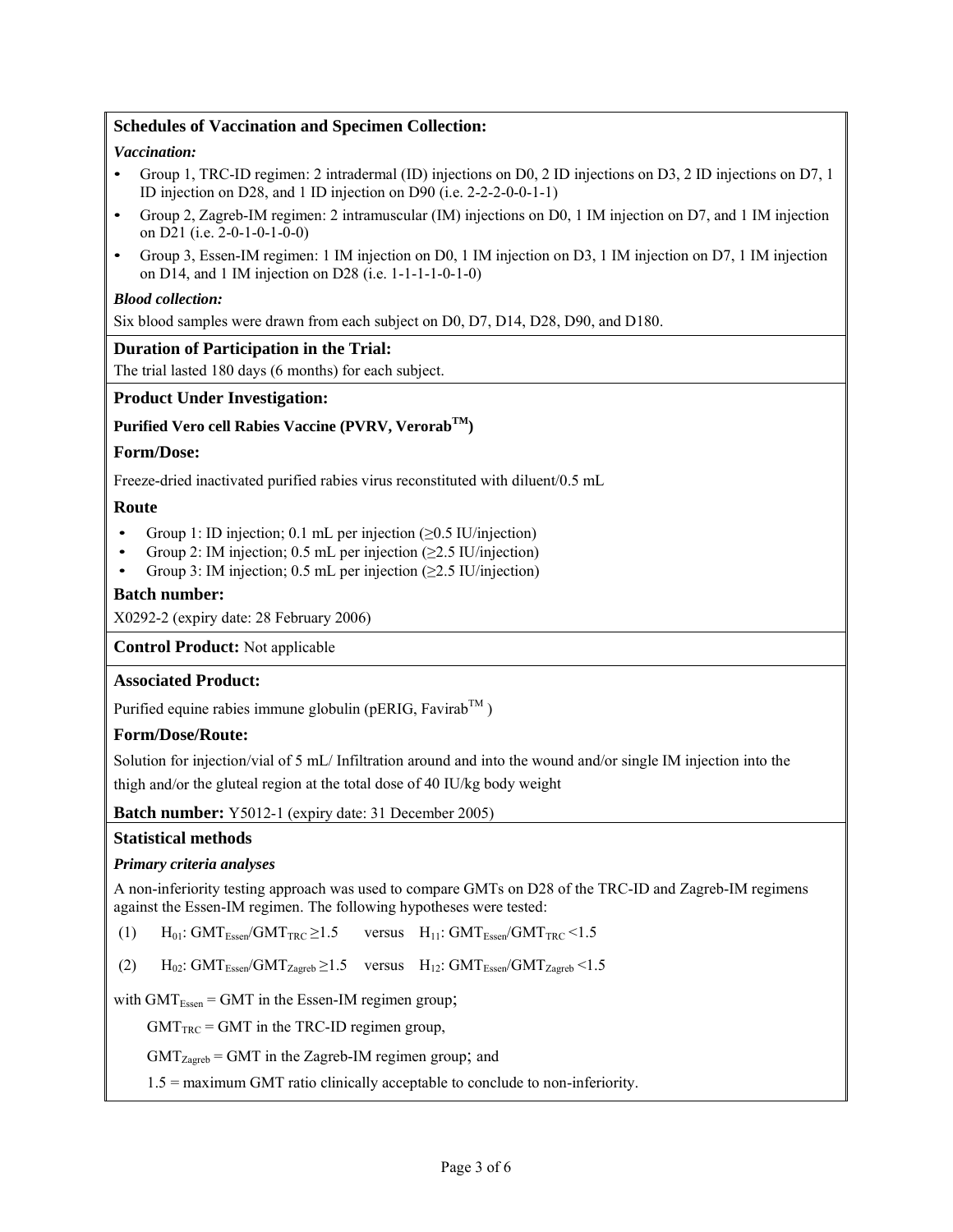These hypotheses were equivalent to the following ones after  $Log<sub>10</sub>$  transformation:

- (1)  $H_{01}: Log_{10}(GMT_{Essen}) Log_{10}(GMT_{TRC}) \ge Log_{10}(1.5) \approx 0.176$  versus  $H_{11}: Log_{10}(GMT_{Essen}) - Log_{10}(GMT_{TRC}) \le Log_{10}(1.5) \approx 0.176$
- (2)  $H_{02}: Log_{10}(GMT_{Essen}) Log_{10}(GMT_{Zagreb}) \ge Log_{10}(1.5) \approx 0.176$  versus  $H_{12}: Log_{10}(GMT_{Essen}) - Log_{10}(GMT_{Zagreb}) \le Log_{10}(1.5) \approx 0.176$

If the  $H_{01}$  was rejected, it could be concluded that PVRV given in TRC-ID regimen was not inferior to PVRV given in Essen-IM regimen in terms of GMT on D28. If  $H_{02}$  was rejected, it could be concluded that PVRV given in Zagreb-IM regimen was not inferior to PVRV given in Essen-IM regimen in terms of GMT on D28.

The statistical methodology was based on the use of the 95% two-sided CIs of the difference of the decimal logtransformed GMTs. If the upper limit of the CI was smaller than 0.176, the regimen was considered as clinically non-inferior to the Essen- IM regimen in terms of GMT on D28.

### *Secondary criteria analyses*

All secondary criteria were described by group, using usual descriptive statistics.

### *Sample size*

The sample size calculation was performed with the Software Nquery.

Considering the clinically acceptable limit for non-inferiority set at 0.176, an expected standard deviation (SD) equal to 0.41, a global type I error of 5%, and a power of 90%, 116 subjects per group were necessary to test the null hypothesis. Anticipating about 15% of non-evaluable subjects, 135 subjects were included in each regimen group.

### *Interim analysis*

An interim analysis was planned to be performed but not carried out due to the delay in the serological analyses.

### **Results summary:**

Participants were male (80.2%) and female (19.8%) subjects whose ages ranged from 6 to 65 years (mean age was  $30.6 \pm 11.8$  years). The proportion of males and females and the age of the participants were similar in the three groups.

### **Immunogenicity**

## *Primary objective*

In the PP Set, geometric mean rabies VNA titers on D28 were  $3.5 \pm 3.7$  IU/mL in the TRC-ID group,  $4.4 \pm 3.2$ IU/mL in the Zagreb-IM group, and  $3.3 \pm 2.8$  IU/mL in the Essen-IM group. The differences in  $log_{10}$ -transformed GMTs between the TRC-ID or the Zagreb-IM and the Essen-IM groups were -0.03 (95% CI: -0.18; 0.12) and -0.12 (95% CI: -0.26; 0.01), respectively. The upper limits of the 95% CI of the difference in  $log_{10}$ -transformed GMTs (0.12 and 0.01, respectively) were <0.176, indicating that both the TRC-ID and Zagreb-IM regimens could be considered as clinically non-inferior to the Essen-IM regimen in terms of GMT on D28.

In the FAS, geometric mean VNA titers on D28 were  $3.4 \pm 3.7$  IU/mL in the TRC-ID group,  $4.3 \pm 3.2$  IU/mL in the Zagreb-IM group and  $3.4 \pm 2.9$  IU/mL in the Essen-IM group. The differences in  $log_{10}$ -transformed GMTs between the TRC-ID or the Zagreb-IM and the Essen-IM groups were 0.00 (95% CI: -0.14; 0.15) and -0.10 (-0.24; 0.04), respectively. The upper limits of the 95% CI of the difference in  $log_{10}$ -transformed GMTs (0.15 and 0.04, respectively) were <0.176, indicating that both the TRC-ID and Zagreb-IM regimens could be considered as clinically non-inferior to the Essen-IM regimen in terms of GMT on D28.

## *Secondary immunogenicity objectives*

At baseline, in the PP Set, VNA titers were low (nearly all the VNA titers were <0.5 IU/mL) and similar in the three groups. They increased in all groups after the vaccine injections to reach their maximum on D28 in the Zagreb-IM group  $(4.4 \pm 3.2 \text{ IU/mL})$  and on D180 in the TRC-ID group  $(5.6 \pm 3.5 \text{ IU/mL})$  and the Essen-IM group  $(3.8 \pm 4.4 \text{ J})$ IU/mL). Similar results were found in the FAS.

At baseline, in the PP Set, all the subjects except 4 in the TRC-ID group, 2 in the Zagreb-IM group, and 6 in the Essen-IM group had VNA titers <0.5 IU/mL. In all groups, the percentage of subjects with VNA titers ≥0.5 IU/mL increased after the vaccine injections to reach their maximum on D28 in the Zagreb-IM group (99.2%) and on D180 in the TRC-ID and the Essen-IM groups (100%). On D28, 99.2% of the subjects from the TRC-ID group, 99.2% of the subjects from the Zagreb-IM group, and 98.4% of the subjects from the Essen-IM group had VNA ≥0.5 IU/mL. Similar results were found in the FAS.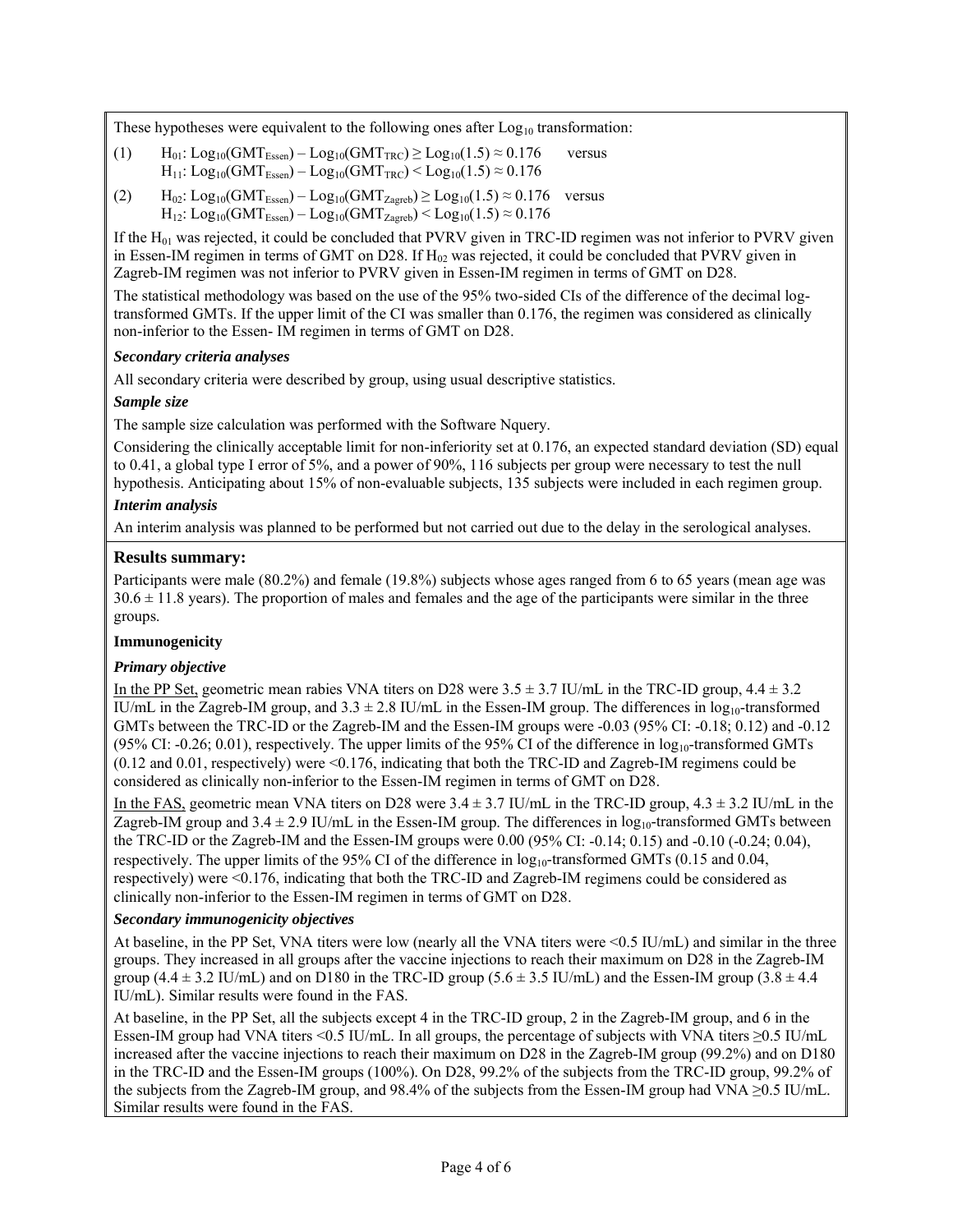# **Safety:**

No deaths, no SAEs, and no AEs leading to premature withdrawal were reported during the study.

### *In the TRC-ID group*

No immediate systemic reaction was reported. Overall, 22 subjects (16.4%), all from center 2, experienced 371 immediate local reactions (i.e. erythema, pain, and induration). All these immediate local reactions were of mild intensity and spontaneously resolved within 9 days.

Within the 3 days following the D0, D3, D7, D28 and D90 injections, 13 subjects (9.7%), 10 from center 2 and 3 from center 3, experienced 174 delayed local reactions. All these delayed local reactions were solicited local reactions (i.e. erythema and induration, followed by pain and pruritus) of mild intensity that commonly occurred within 1 day after vaccine injection and either lasted ≤1 day or between 4 and 7 days.

Within the 3 days following the D0, D3, D7, D28 and D90 injections, 7 subjects (5.2%), 4 from center 1 and 3 from center 3, experienced 10 delayed systemic AEs. All these delayed systemic AEs were of mild intensity, and nearly all were solicited systemic AEs (i.e. arthralgia, dizziness, fever, headache, myalgia, and urticaria rash). The vast majority of delayed systemic AEs occurred within the day after vaccine injections and lasted ≤3 days. Among the 7 subjects with delayed systemic AEs, 2 experienced delayed systemic reactions: one subject experienced fever (38°C) after D3 injections and one subject experienced body pain (unsolicited reaction) after D28 injection.

### *In the Zagreb-IM group*

No immediate systemic reaction was reported, and no subject experienced immediate local reactions.

Within the 3 days following the D0, D7 and D21 injections, 3 subjects (2.3%), all from center 3, experienced 9 delayed local reactions All these delayed local reactions were solicited local reactions (i.e. pain and pruritus) of mild intensity that occurred within 1 day after vaccine injection and lasted  $\leq$ 3 days.

Within the 3 days following the D0, D7 and D21 injections, 4 subjects (3.0%), 1 from center 1 and 3 from center 3, experienced 6 delayed systemic AEs. All these delayed systemic AEs were of mild intensity, and nearly all were solicited systemic AEs (i.e. arthralgia, headache, and myalgia). Delayed systemic AEs commonly occurred within the day after vaccine injections and always lasted ≤3 days. Among the 4 subjects with delayed systemic AEs, 3 experienced delayed systemic reactions: one subject experienced headache after D0 injections, one subject experienced arthralgia and myalgia after D7 injection, and one subject experienced headache after D7 injection.

## *In the Essen-IM group*

No immediate systemic reaction was reported, and no subject experienced immediate local reactions.

Within the 3 days following the D0, D3, D7, D14 and D28 injections, 6 subjects (4.5%), 5 from center 3 and 1 from center 1, experienced 17 delayed local reactions. All these delayed local reactions were solicited local reactions (i.e. pain and pruritus) of mild intensity that occurred within 1 day after vaccine injection and commonly lasted between 2 and 3 days.

Within the 3 days following the D0, D3, D7, D14 and D28 injections, 6 subjects (4.5%), 3 from center 1 and 3 from center 3, experienced 19 delayed systemic AEs. All delayed systemic AEs except one (a case of drowsiness of moderate intensity) were of mild intensity. The vast majority of delayed systemic AEs were solicited systemic AEs (i.e. arthralgia, dizziness, dyspnea, fever, general pruritus, headache, nausea, and urticaria rash). Delayed systemic AEs commonly occurred within the day after injections and lasted ≤3 days. Amongst the 6 subjects with delayed systemic AEs, 4 experienced delayed systemic reactions: one subject experienced nausea after D0 injection, and dyspnea and nausea after D3 injection; one subject experienced headache after D3 injection; one subject experienced dizziness, nausea, dyspnea, and general pruritus after D7 injection, and dizziness, headache, and urticaria rash after D14 injection; and one subject experienced drowsiness after D14 injection (this event required health care contact).